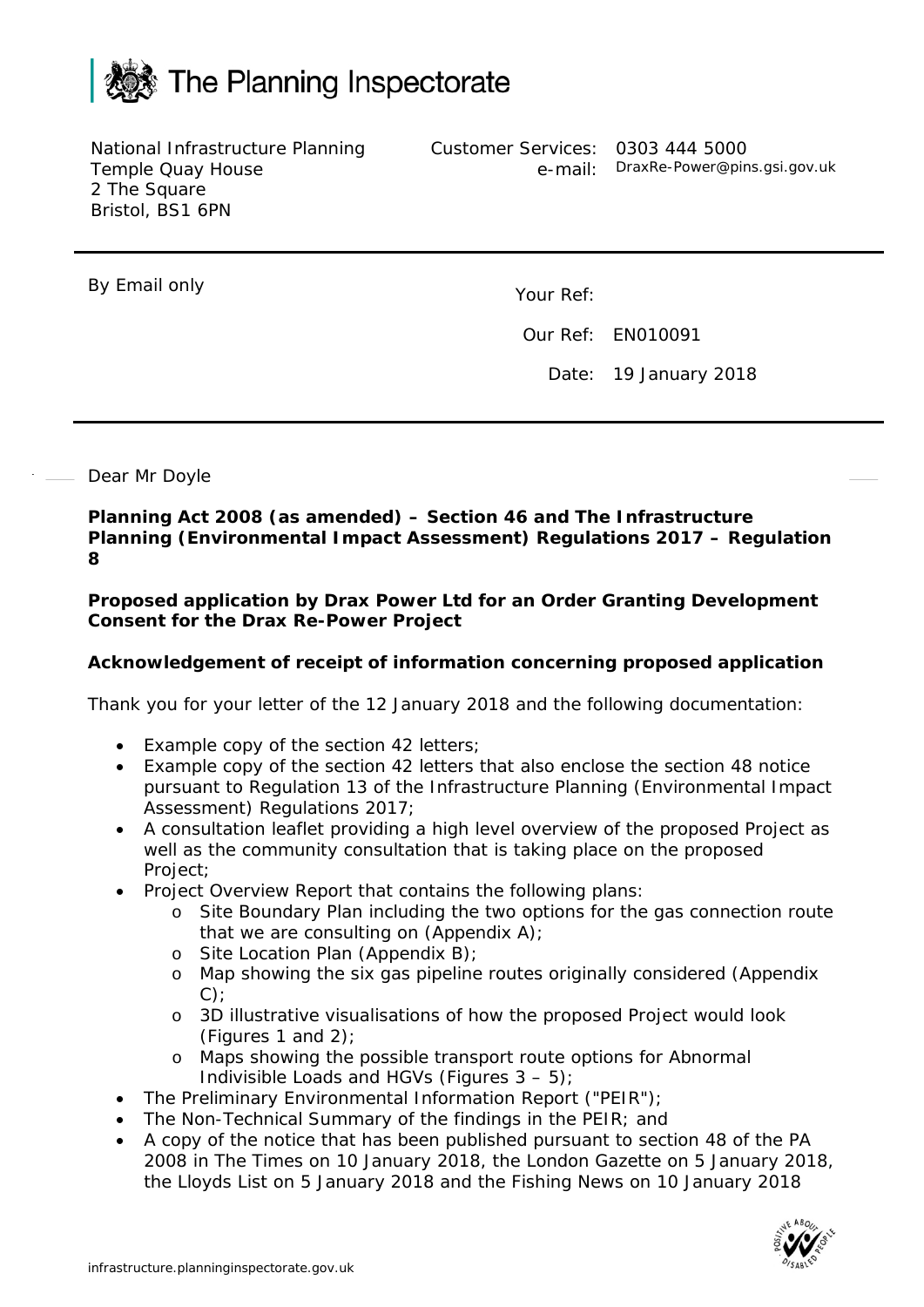and for two successive weeks in the Yorkshire Post on 5 and 12 January 2018.

I acknowledge that you have notified the Planning Inspectorate of the proposed application for an order granting development consent for the purposes of section 46 of the PA2008 and supplied the information for consultation under section 42. The following reference number has been given to the proposed application, which I would be grateful if you would use in subsequent communications:

## EN010091

I also acknowledge notification in accordance with Regulation 8(1)(b) of the Infrastructure Planning (Environmental Impact Assessment) Regulations 2017 that you propose to provide an environmental statement in respect of the proposed development.

I will be your point of contact for this application – my contact details are at the end of this letter.

The role of the Planning Inspectorate in the application process is to provide independent and impartial advice about the procedures involved and to have open discussions with potential applicants, statutory bodies and others about the processes and requirements of the new regime. It is important that you keep us accurately informed of your timetable and any changes that occur.

We will publish advice we give to you or other interested parties on our website and, if relevant, direct parties to you as the applicant. We are happy to meet at key milestones and/or provide advice as the case progresses through the pre-application stage.

Once you have prepared draft documents we are able to provide technical advice, in particular on the draft development consent order, explanatory memorandum, the consultation report, the project description chapter of the Environmental Statement and any draft Habitats Regulations Assessment report. You may therefore wish to build this into your timetables.

In the meantime, you may wish to have regard to the guidance and legislation material provided on our website including the Infrastructure Planning (Fees) Regulations 2010 (as amended) and associated guidance, which you will need to observe closely in establishing the correct fee to be submitted at the successive stages of the application process.

When seeking to meet your pre-application obligations you should also be aware of your obligation under the Data Protection Act 1998 to process personal data fairly and lawfully.

If you have any further queries, please do not hesitate to contact me.

Yours sincerely

*Kay Sully*

**Kay Sully**